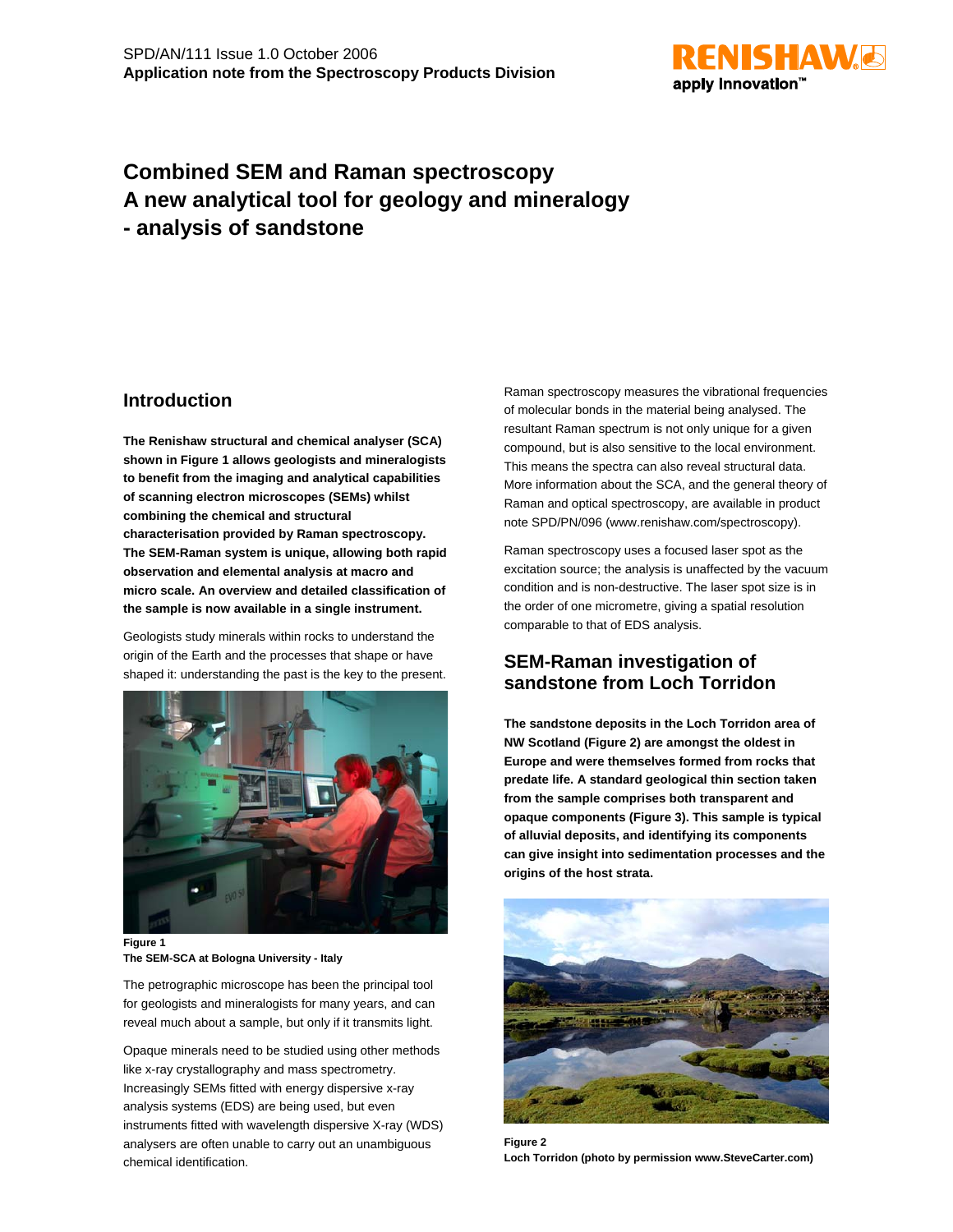



**Figure 3 Optical micrograph of typical part of the sandstone**

The sample was uncoated and non-conductive, and so to avoid charging artefacts in the SEM images it was examined using low vacuum (LV) mode. Under these conditions the contrast in the image arises from differences in the mean atomic number of the components. The brighter a component appears the higher its mean atomic number. Figure 4 shows the area that was selected for investigation using x-ray and Raman spectroscopies.



#### **Figure 4**

**LV-SEM image showing the image used for x-ray mapping and the areas from which Raman spectra were collected**

X-ray maps were collected from the area in Figure 4 - to reveal the spatial distribution of the **elements** within the sample. Whilst the data can be quantified this may not reliably identify oxides and hydroxides, nor can it discriminate between different crystalline forms of the minerals present.

Figure 5 shows the iron, titanium, and potassium x-ray maps collected from the area shown in Figure 4 - these are shown in red, green, and blue, respectively. The x-ray maps were used as a guide to select regions of interest from which Raman spectra were collected.



**Figure 5**

**Iron, titanium, and potassium x-ray maps collected from the area shown in Figure 4**

Raman spectra collected from regions A, B, and C are shown in Figure 6, 7, and 8 respectively. Using the Renishaw database of minerals, Raman spectroscopy identifies region A as **haematite** - Fe<sub>2</sub>O<sub>3</sub>



#### **Figure 6**

**Raman spectrum from Region A (red) and a haematite reference spectrum (blue)**

Similarly region B is identified as **anatase**, a polymorph of titanium dioxide  $(TiO<sub>2</sub>)$ .



**Figure 7**

**Raman spectra from Region B (red) and an anatase reference spectrum (blue)**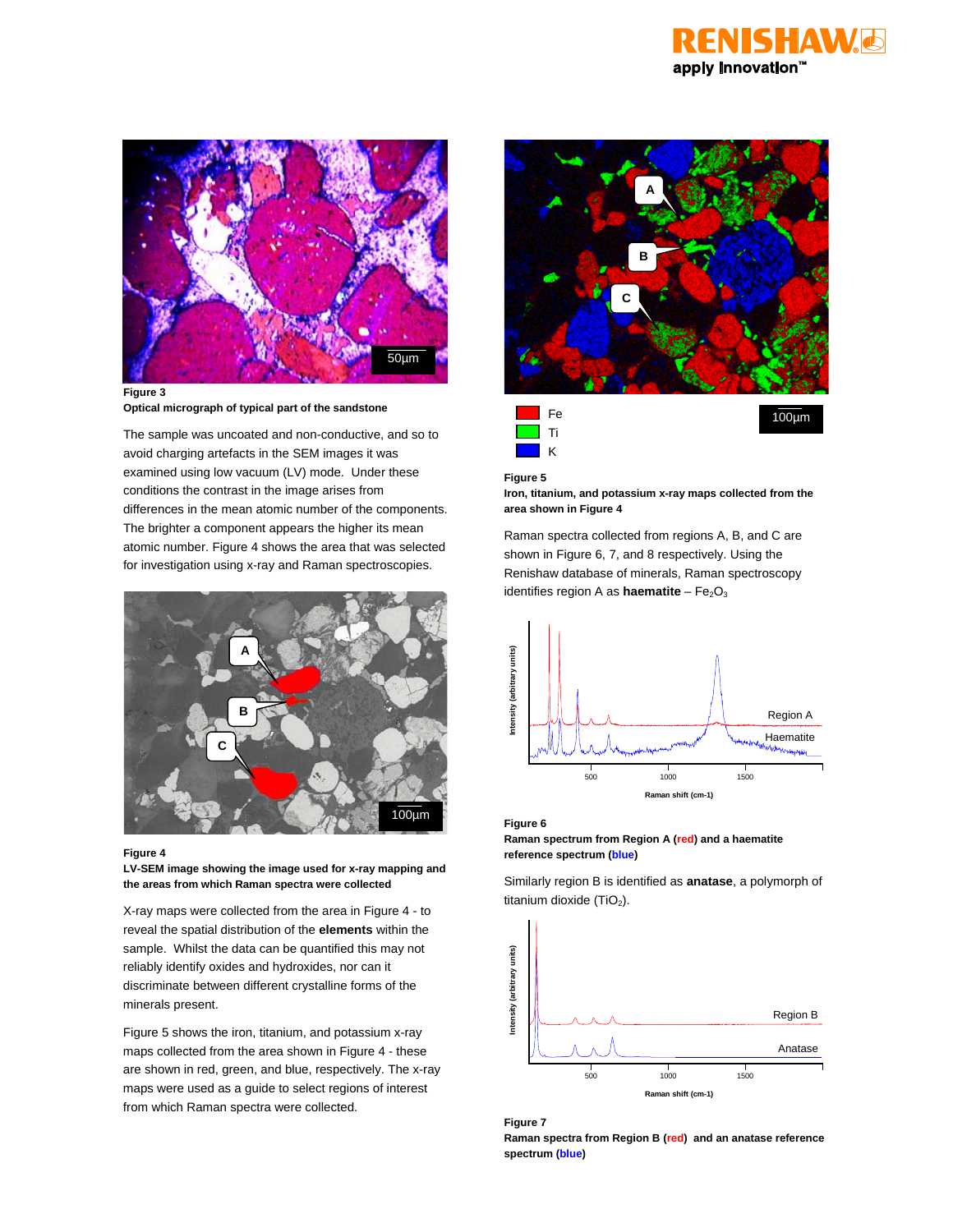

The spectrum from Region C (shown in blue in Figure 8) is similar to haematite (in red in Figure 8), but generally less well defined - the peaks are broader and less intense, and there is an extra band at 436  $cm^{-1}$ .



### **Figure 8**

**Raman spectra from Regions A (red) B (green) and C (blue)**

It is believed that titanium is substituting for iron in the haematite matrix, this could account for the side band at 436  $cm^{-1}$  and is consistent with the x-ray data.

The titanium is not present as anatase though, since the characteristic and very intense anatase Raman bands (green spectrum in Figure 8) are absent, nor do the bands match ilmenite (FeTiO3 – not shown). The peak broadening - characteristic of poor crystallinity - further supports the theory of matrix disruption.

This incorporation of titanium within the haematite matrix implies a complex and extended deposition process.





**Figure 9 Potassium x-ray map (blue) from the region shown right**

The large grey region shown in Figure 9 comprises two distinct phases as seen in the LV-SEM BE image. These could not be seen in the white light image. X-ray mapping showed the only difference between the phases was the amount of potassium present. Although the phase domains are small (typically < 10 micrometres), the high spatial resolution of the SCA enables spectra to be collected from them. These analyses showed obvious spectral differences between the light and dark areas (Figure 10).

Comparison of the data with library spectra identified both regions as types of feldspar. The darker regions were specifically classified as **plagioclase feldspar**, and the lighter ones as **alkali feldspar** – this is consistent with the x-ray data.



**Figure 10 Raman spectra from the dark (blue) and light regions (red)**

The exsolution structure noted in the feldspar indicates rapid cooling of the parent igneous rock

In this example combining Raman spectroscopy with SEM imaging and EDS analysis has enabled the minerals and their phases to be fully characterised.

This would not have been possible using optical microscopy alone because the opaque minerals cannot be identified. Similarly x-ray analysis used in isolation would have given a misleading result for the titanium-substituted haematite, and would not have identified the titanium dioxide polymorph or the feldspar chemistry.

X-ray mapping, however, is an effective technique for locating regions of interest, and identifying the elements present within them. This data can assist greatly with interpretation of the Raman spectra, which can be very sensitive to subtle chemical and structural differences.